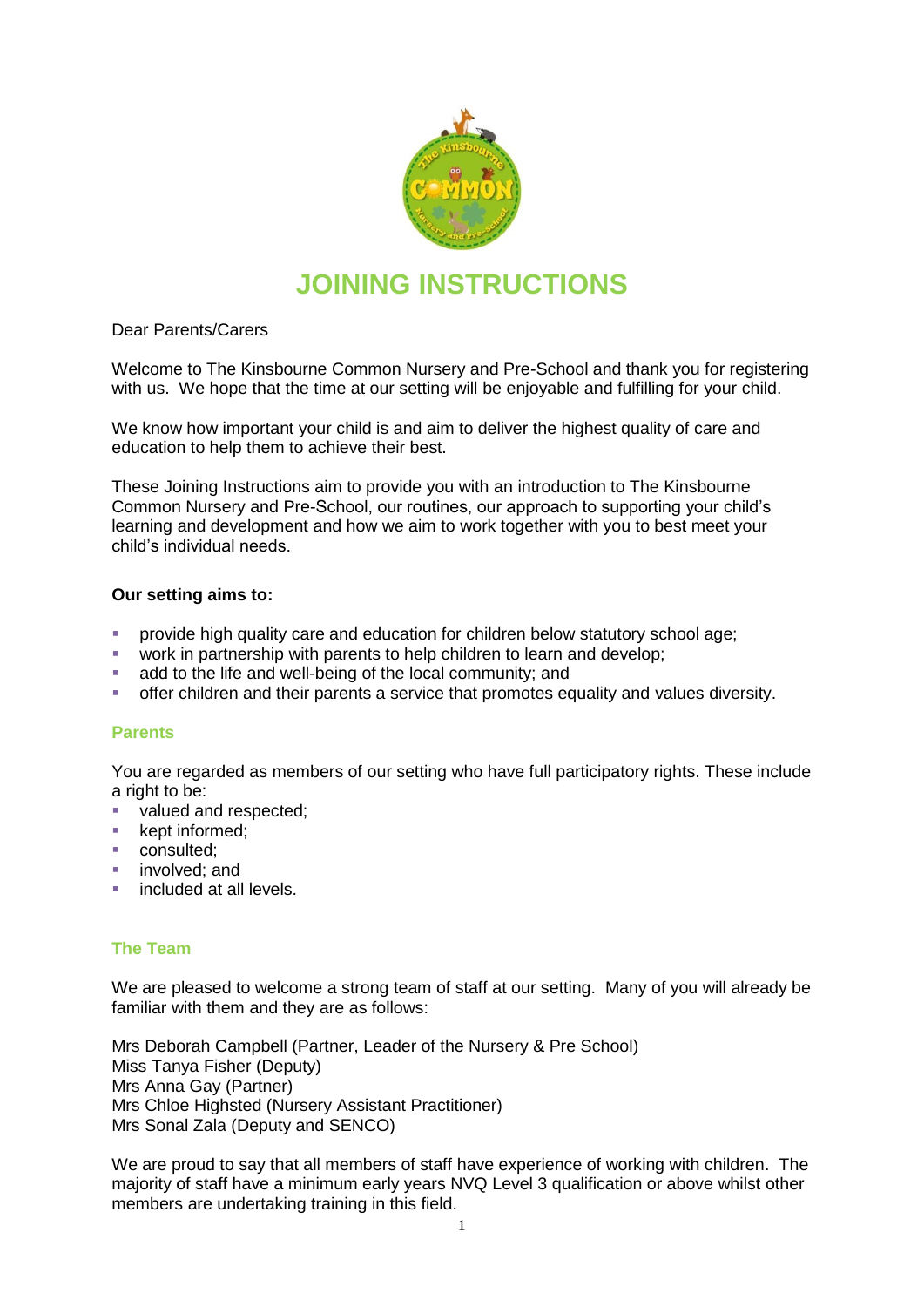Coming to The Kinsbourne Common Nursery and Pre-School might be the first time your child has been away from you for a significant period. During their time at the Nursery and Pre-School they will learn to socialise with children and adults. They will also learn how to play co-operatively, how to share and take turns.

#### **Term Themes**

We have a range of themes organised throughout the year which are displayed on our Information Board at the Entrance Door of the Nursery as well as on our website under 'Curriculum Planning'.

# **Keyworker System**

We allocate your child a separate key worker and colour group. This does not mean that your child will be put with that group for the whole session, but it aims to assist us with the administration and organisation of the morning as well as introducing your child to a colour which they can familiarise themselves with. In some cases, we are aware that your child may know their colours, but others understandably would not. Nonetheless, it does help the children build on their confidence and encourages dialogue ready for the next stage of their development.

# **Optional Home Visits**

We may offer a home visit by the person who will be the child's key worker to ensure all relevant information about the child can be made known. The Leader or Co-Owner will also accompany the key worker during this time. If you wish to arrange a home visit, please contact us so that a mutually convenient time can be arranged.

#### **Special Events**

Throughout the terms, we will include other themes such as Diwali, Harvest Festival, Halloween, Bonfire Night, Christmas and Chinese New Year. Children's birthdays will also be celebrated. Where possible, we also organise visits to our setting from people who help us. Details of these visits will be forwarded to you when this is the case.

# **Curriculum Planning**

At The Kinsbourne Common Nursery and Pre-School, we follow the Early Years Foundation Stage which is the statutory framework that all childcare environments are working towards. They cover four areas – The Unique child, Positive relationships, Enabling environment and Learning and Development. More information on the Early Years Foundation stage can be found in the setting or on our website. A member of staff will be very happy to discuss any aspects of this curriculum with you in more detail, should you wish.

Observations of the children will be carried out to watch their development and photographs will be taken to add to their 'Learning Journals'. Planning is displayed on the Entrance Door as well as a display board located in the Nursery Hall. All our planning documentation is uploaded on our website and is updated on a weekly basis. Newsletters will also be uploaded onto our website. Links will be e-mailed to you so that you can access the information instantly. However, hard copies can be provided should you prefer.

# **Revisions to the Early Years Foundation Stage (DfE, 2017)**

The Government continues to make revisions to the Early Years Foundation Stage (DfE, 2017) in order to improve/refine practice in early years settings. There are seven areas of learning and development for your child as follows: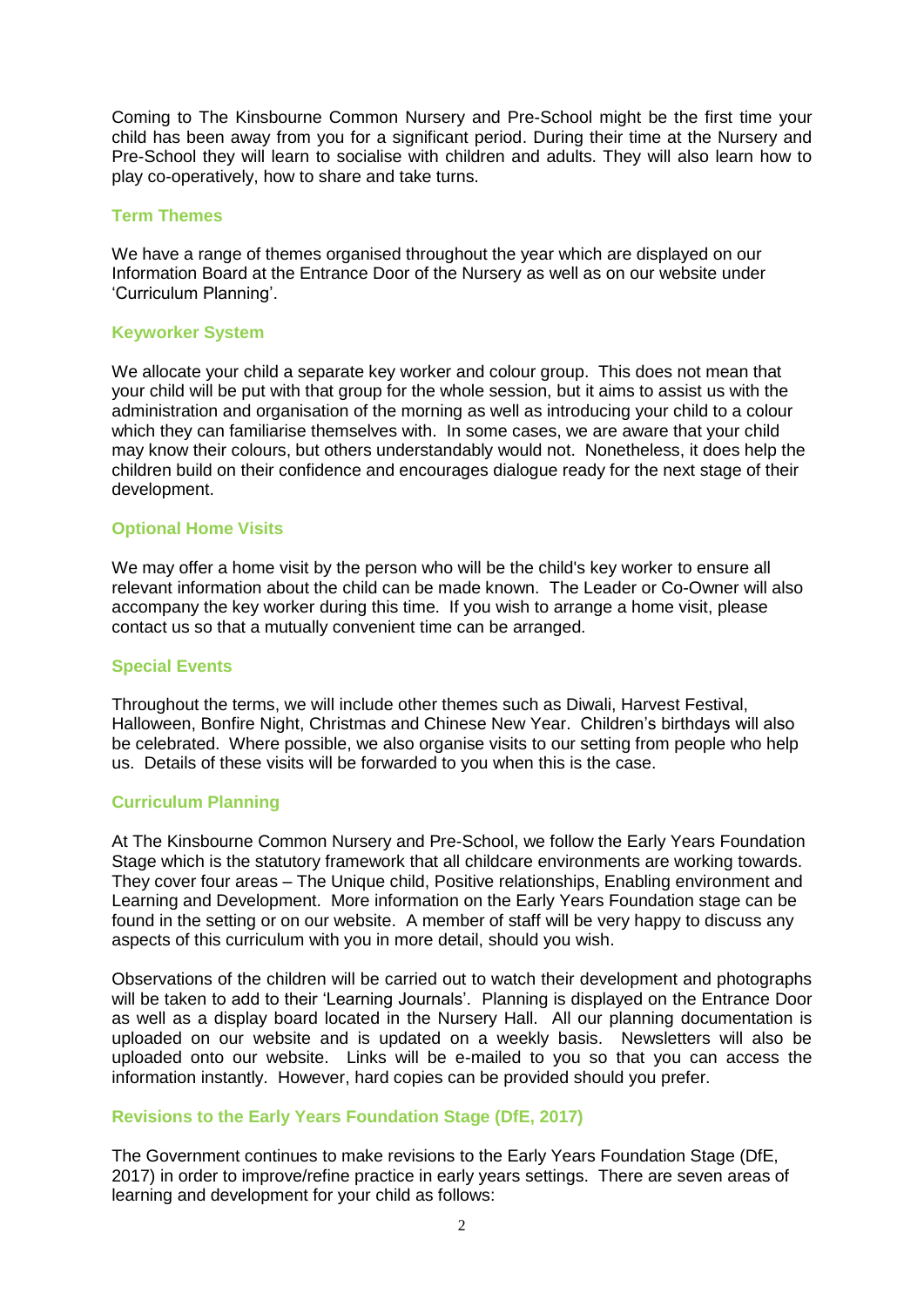Personal, Social and Emotional Development Communication and Language **Literacy Mathematics** Understanding the World Physical Development Expressive Arts and Design

There is also the introduction of the 'Two Year Old Progress Check (DfE. 202)' which all practitioners working with young children are required to carry out. We appreciate that many of you find some of these changes rather daunting and perhaps see it as a way of constantly assessing your child. However, the majority of activities are child-initiated with the adult (member of staff) providing support and guidance where necessary. This approach is aimed at trying to encourage the children to explore but also to provide them with valuable learning opportunities through play which may otherwise be interrupted or lost by too much adult intervention. This practice also addresses the important aspect of early intervention in children who may need additional support from their key worker as well as outside expertise. The Kinsbourne Common Nursery and Pre-School will work in partnership with parents/carers and other agencies appropriately.

# **Outdoor Provision**

We have a secure enclosed outdoor area which will be available to your children on a daily basis during 'free play'. This will be located directly outside the entrance to Nursery and which leads onto the front of the Church. We would also like to assure you that occasional walks will be carried out on the Common so that children are offered different types of learning experiences/activities. For example, we may explore colours of trees and carry out bark rubbing exercises.

We may also use the immediate area outside the Scout Hall for a wider range of outdoor equipment such as trikes and thus enabling children to build on their pedalling skills. Please note that outdoor daily risk assessments will be carried out to ensure the safety of your child.

# **Term Dates**

Below is a list of our term dates. You will note that our setting has incorporated Inset Days which is a valuable opportunity for staff training and meetings. We hope that you will understand that this is a necessity to keep up with current legislation and also to continue to make improvements on our practice.

| <b>Autumn Term 2019</b> |                                                 |
|-------------------------|-------------------------------------------------|
| Inset day               | Monday, 2 September 2019                        |
| Term begins             | Tuesday, 3 September 2019                       |
| Term ends               | Friday, 20 December 2019                        |
| Half term               | Monday, 28 October to Friday, 1 November 2019   |
| <b>Spring Term 2020</b> |                                                 |
| Inset day               | Monday, 6 January 2020                          |
| Term begins             | Tuesday, 7 January 2020                         |
| Term ends               | Friday, 3 April 2020                            |
| Half term               | Monday, 17 February to Friday, 21 February 2020 |
|                         |                                                 |
| <b>Summer Term 2020</b> |                                                 |
| Inset day               | Friday, 17 April 2020                           |
| Term begins             | Monday, 20 April 2020                           |
| Term ends               | Friday, 17 July 2020                            |
| May Bank Holiday        | Friday, 8 May 2020                              |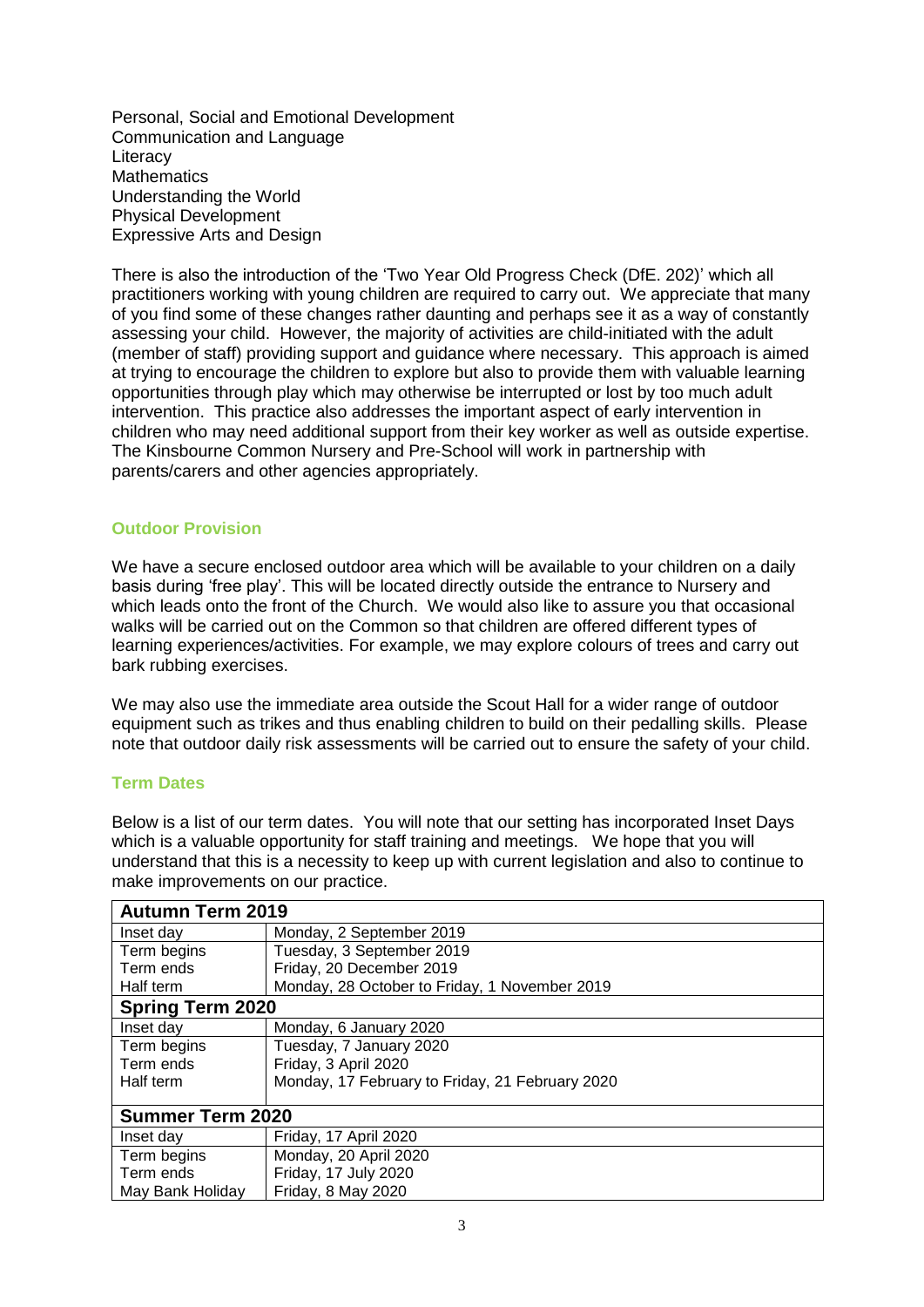| Half term | Monday, 25 May to Friday, 29 May 2020 |
|-----------|---------------------------------------|
|           |                                       |

#### **Activities**

Children should not be expected to sit for longer than 10 minutes which is more likely to happen if activities are carried out in large groups and more time is spent organising the exercise. Many of the children's needs are different and they are often too young to understand and engage in the activity for longer than necessary. We will therefore carry out a sign in registration at the beginning of the session and a shortened circle time towards the end of the morning with sufficient staff in place to support and guide the children appropriately.

There will be many opportunities for children to share their thoughts and preferences with us throughout the morning. Should you wish to bring in items from home as part of a 'show and tell' exercise during circle time we will put them safely in their key worker box in readiness for this activity. However, we do not want items to be lost and if they are of sentimental value and your child is likely to get anxious because they are unable to keep hold of them during the session, it would be wiser to leave them at home. Our circle time can always be used to discuss what the children have done during their morning and it is also a good time to discuss the week's theme.

# **NB: Please could you encourage your child to bring in only one item for their 'show and tell' so that they can be stored securely in the respective key worker box.**

# **Snack**

The setting has 'rolling snack' which is carried out under adult supervision. This enables the children to help themselves to a drink and a snack in a more flexible manner (in a smaller group) as well as continuing to provide opportunities for learning eg pouring milk/water, describing fruits etc. For health and safety reasons, please note that your child will be taught to sit at the snack table whilst they are eating and drinking and will not simply be left to roam the hall during this time. However, in order that your child has access to a drink throughout the morning, we would be grateful if you could bring with them a named water bottle too. This also allows time for children to adjust if they are reluctant to sit at the snack table at the beginning of their time at the setting.

**NB: We are now under more strict guidance to promote oral health within the early years sector and would appreciate it if you could avoid bringing in soft drinks for your child and provide water as previously stated. The following link provides some useful information:-**

**<http://www.nhs.uk/Livewell/dentalhealth/Pages/Careofkidsteeth.aspx>**

**It is also really important that you ensure your child's bottle is clearly named to avoid them getting mixed up with others.** 

**Exercise to Music/Musical Movement**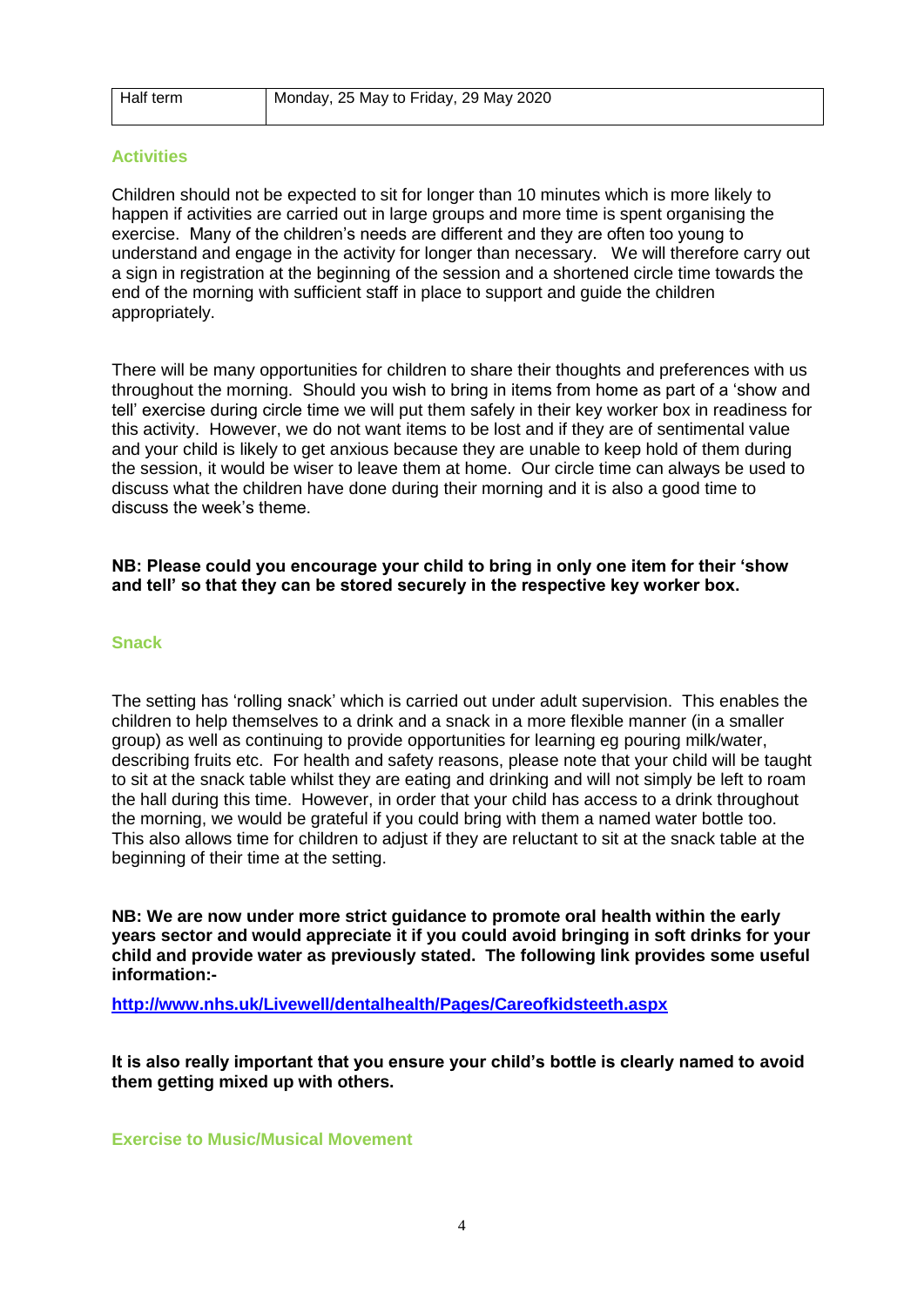In order to promote children's health and wellbeing, our activities throughout the morning will provide many different types of physical experiences. We also carry out a physical activity towards the end of each session consisting of either Exercise to Music or Musical Movement. This will normally be carried out by Deborah Campbell (YMCA/RSA and ISTD qualified) but other staff will support her throughout this time. For many years, Deborah taught exercise to music to adults and children of varying ages and abilities. She has also undertaken ISTD examinations in Latin American and Ballroom dancing (teaching in a school of dance) and is passionate about introducing appropriate learning experiences in this field to even very young children. Children will be taught the importance and benefits of exercise as well as many other learning experiences (eg rhythm, counting beats to music etc).

# **Timetable**

We aim to follow the same timetable each week in order to offer the same opportunities for all the children, unless staff members feel that adaptions should be made to improve the provision or extend learning experiences. Staff will monitor these changes through recorded observations and make adjustments to resources as necessary.

Our standard morning timetable is as follows:-

| 9.15am-<br>9.30am      | Sign In Registration                                                                                                                                                                                                                                                                                                                                                             |
|------------------------|----------------------------------------------------------------------------------------------------------------------------------------------------------------------------------------------------------------------------------------------------------------------------------------------------------------------------------------------------------------------------------|
| 9.30am-<br>11.00am     | Indoor Free Play (child initiated)                                                                                                                                                                                                                                                                                                                                               |
| 11.10am-<br>11.35am    | Outdoor Free Play (child initiated) - First Two Groups.                                                                                                                                                                                                                                                                                                                          |
| 11.40am-<br>12.05pm    | Outdoor Free Play (child initiated) - Second Two Groups                                                                                                                                                                                                                                                                                                                          |
|                        | (Children go outside in their colour groups and thus learning the concept of taking it turns.<br>When numbers of children attending are small, the whole group can be taken out at the<br>same time)                                                                                                                                                                             |
| 9.45am-<br>11.00am     | <b>Rolling Snack</b>                                                                                                                                                                                                                                                                                                                                                             |
| 10.00am-<br>11.00am    | Focus Activity (Adult-Led) available for children during free play if they wish to participate                                                                                                                                                                                                                                                                                   |
| 11.00am-<br>11.05am    | Bell rung by member of staff to announce 'Time to Pick up the toys'. One side of Hall<br>cleared for Exercise to Music/Musical Movement by appropriate members of staff. Children<br>are encouraged to help tidy up by putting smaller items back in boxes.                                                                                                                      |
| 11.05am-<br>11.10am    | Bell rung again by member of staff again to announce 'Outside Play' for first two groups.<br>'Circle Time' followed by 'Exercise to Music' is also announced for second two groups.                                                                                                                                                                                              |
|                        | (Names of first two groups of children are called out and visual aids are used to reinforce<br>colour groups for outside play. First two groups of children are encouraged to put on<br>suitable clothing for outside play as necessary eg coats, gloves and hats. Other children (ie<br>second group) are guided to the mats in the Nursery Hall and prepared for Circle Time.) |
| 11.10am-<br>11.35am    | Outside Play (First Two Groups)                                                                                                                                                                                                                                                                                                                                                  |
| $11.10am -$<br>11.20am | Circle Time (Second Two Groups). Nursery and Children's Choice of Songs. Discussion<br>of theme, key worker boxes/what children have done throughout the morning.                                                                                                                                                                                                                |
| 11.20am-<br>11.30am    | <b>Exercise to Music (Second Two Groups)</b>                                                                                                                                                                                                                                                                                                                                     |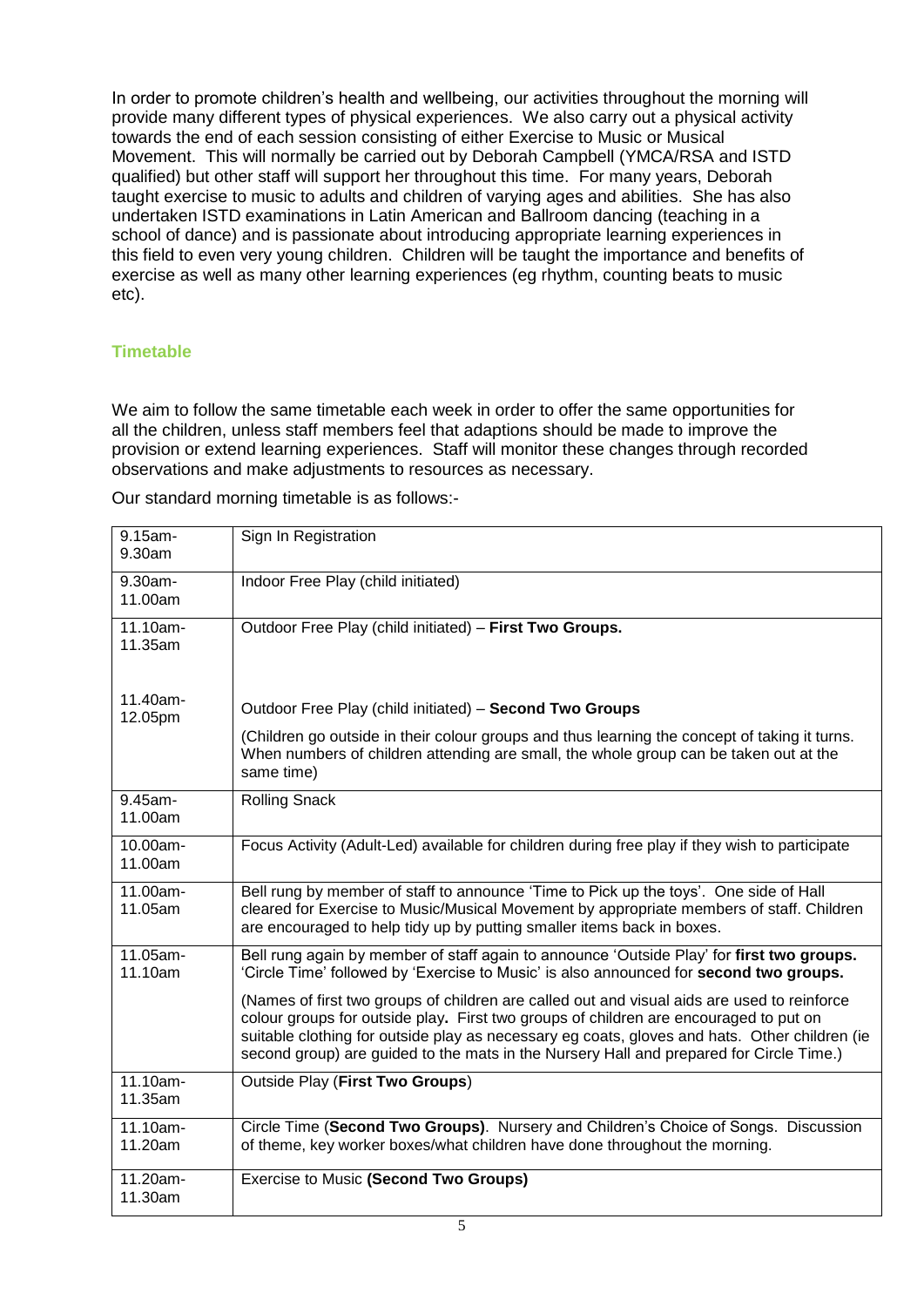| 11.35am-<br>11.40am    | First two groups of children are led back into lobby area. Outdoor clothing is put back on<br>pegs in lobby area where appropriate and children are led back into the Hall.                                      |
|------------------------|------------------------------------------------------------------------------------------------------------------------------------------------------------------------------------------------------------------|
| $11.30am -$<br>11.40am | Preparation of Outside Play for Second Two Groups of children. Preparation of 'Circle<br>Time' followed by 'Exercise to Music' for first two groups.                                                             |
|                        | (Second Two Groups of children are encouraged to put on suitable clothing for outside<br>play as necessary eg coats, gloves and hats. Other children are guided to mats in the<br>Nursery Hall for Circle Time). |
| $11.40$ am-<br>12.05pm | Outside Play (Second two groups)                                                                                                                                                                                 |
| $11.40$ am-<br>11.50am | Circle Time (First Two Groups). Nursery and Children's Choice of Songs. Discussion of<br>theme, key worker boxes/what children have done throughout the morning.                                                 |
| 11.50am-<br>12.00pm    | Exercise to Music (First Two Groups)                                                                                                                                                                             |
| 12.00pm-<br>12.05pm    | Prepare for Parents to collect (first two groups of children put on coats as necessary ready<br>for home time and are encouraged to sit on the carpet ready for Story Time).                                     |
| 12.05pm-<br>12.10pm    | Second two groups are led back into lobby area and are encouraged to sit on the carpet<br>for Story Time. (Outdoor clothing is kept on where appropriate.)                                                       |
| 12.10pm-<br>12.15pm    | <b>Story Time</b>                                                                                                                                                                                                |
| 12.15pm-<br>1.00pm     | Lunch Club (Tuesday, Wednesday and Thursday)                                                                                                                                                                     |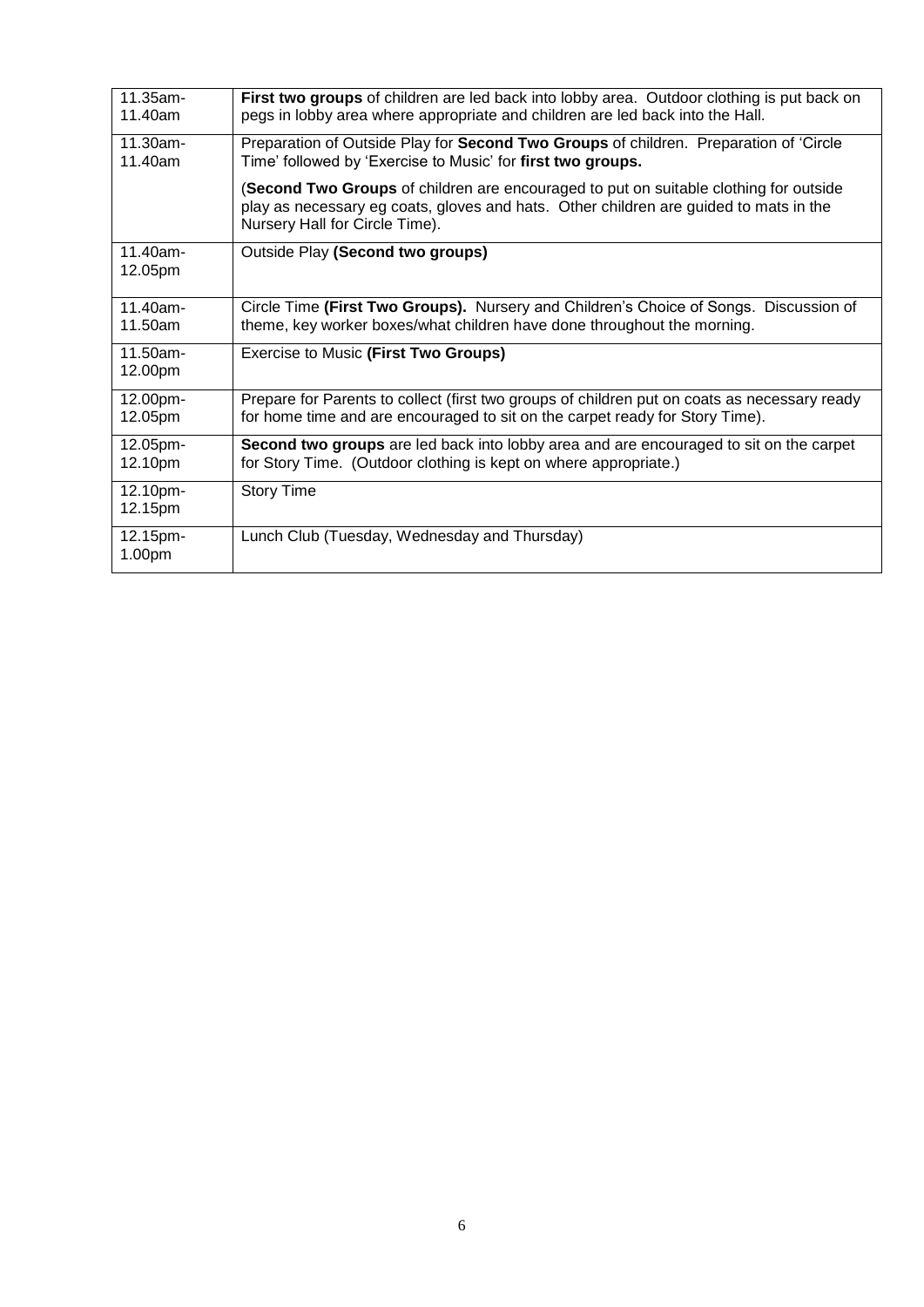# **Adverse Weather Conditions Morning Timetable**



#### **NB: DURING ADVERSE WEATHER CONDITIONS AND WHERE CHILDREN ARE UNABLE TO GO OUTSIDE, THE MORNING TIMETABLE WILL BE ADJUSTED AS FOLLOWS:**

| 9.15am-9.30am           | Sign In Registration                                                                                                                                                                                                                                                                                                               |
|-------------------------|------------------------------------------------------------------------------------------------------------------------------------------------------------------------------------------------------------------------------------------------------------------------------------------------------------------------------------|
| 9.30am-11.30am          | Indoor Free Play (child initiated)                                                                                                                                                                                                                                                                                                 |
| 9.45am-11.00am          | <b>Rolling Snack</b>                                                                                                                                                                                                                                                                                                               |
| 10.00am-11.00am         | Focus Activity (Adult-Led) available for children throughout free play if they wish to<br>participate                                                                                                                                                                                                                              |
| 11.30am-11.35am         | Bell rung by member of staff to announce 'Time to Pick up the toys'. Children are<br>encouraged to help tidy up by putting smaller items back in boxes. Designated staff will<br>begin process of tidy up time - one end of Hall will be cleared in preparation for 'Exercise<br>to Music'. (Thursday - Nursery Hall left set up.) |
| $11.35.am -$<br>11.40am | Bell rung again to announce 'Circle Time' followed by Musical Movement                                                                                                                                                                                                                                                             |
| 11.40am-11.50am         | Circle Time (All). Nursery and Children's Choice of Songs. Discussion of theme, key<br>worker boxes/what children have done throughout the morning. First Two Groups in<br>Hall. Second two groups in Church (St Mary's). NB: Both groups remain in the<br>Scout Hall during this time on a Tuesday.                               |
| 11.50am-12.00pm         | Exercise to Music (All) – in relevant hall                                                                                                                                                                                                                                                                                         |
| 12.00pm-12.10pm         | Prepare for Parents to collect. (All children put coats on ready for home time and are<br>encouraged to sit on the carpet ready for Story Time.)                                                                                                                                                                                   |
| 12.10pm-12.15pm         | <b>Story Time</b>                                                                                                                                                                                                                                                                                                                  |
| 12.15pm-1.00pm          | Lunch Club (Tuesday, Wednesday and Thursday)                                                                                                                                                                                                                                                                                       |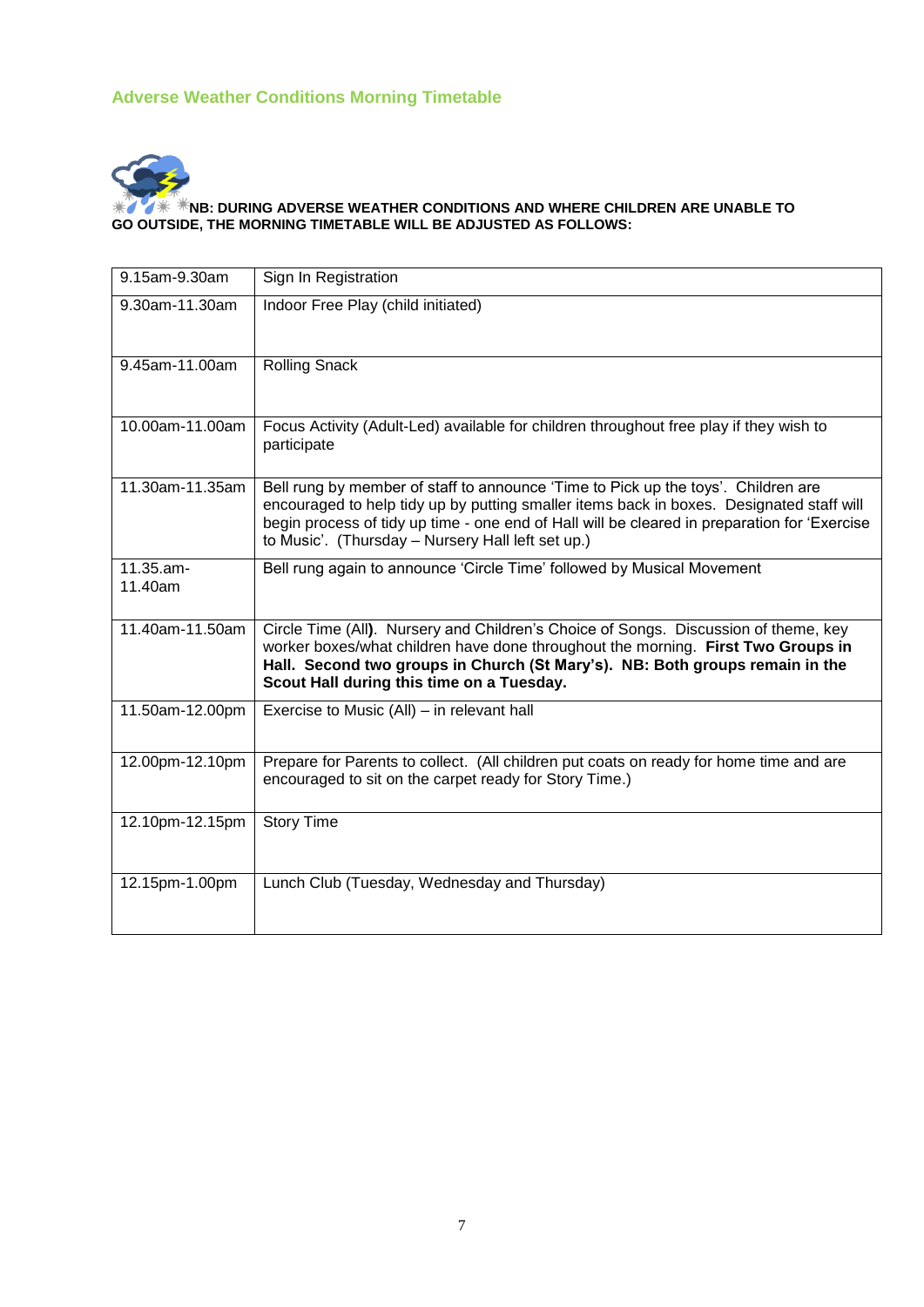Our standard afternoon timetable is as follows (Tuesday and Thursday):-

| 12.30pm-<br>12.35pm | Sign In Registration                                                                                                                                                                                                                                                                                                                                                                                                                                                                        |
|---------------------|---------------------------------------------------------------------------------------------------------------------------------------------------------------------------------------------------------------------------------------------------------------------------------------------------------------------------------------------------------------------------------------------------------------------------------------------------------------------------------------------|
| 12.30pm-<br>12.55pm | Lunch                                                                                                                                                                                                                                                                                                                                                                                                                                                                                       |
| 12.55pm-            | Free Play (child initiated)                                                                                                                                                                                                                                                                                                                                                                                                                                                                 |
| 2.55pm              | (This will include time for children to go outside all together as numbers are smaller than the<br>morning sessions).                                                                                                                                                                                                                                                                                                                                                                       |
| 1pm-2pm             | Focus Activity (Adult-Led) available for children throughout free play if they wish to participate                                                                                                                                                                                                                                                                                                                                                                                          |
| 2.20pm-<br>2.25pm   | Bell rung by member of staff to announce 'Time to Pick up the toys'. Children are encouraged<br>to help tidy up by putting smaller items back in boxes. Designated staff will begin process of<br>tidy up time - the main area of the Hall will be cleared in preparation for 'Exercise to Music'<br>whilst children are outside. However, Thursday sessions, equipment is left set up so space in<br>one side of the hall will be cleared temporarily in readiness for 'Exercise to Music' |
| 2.25pm-<br>2.30pm   | Bell rung by member of staff again to announce 'Outside Play' for whole group                                                                                                                                                                                                                                                                                                                                                                                                               |
| 2.30pm-<br>2.55pm   | <b>Outside Play</b>                                                                                                                                                                                                                                                                                                                                                                                                                                                                         |
|                     | (Names of children are called out and are encouraged to put on suitable clothing for outside<br>play as necessary eg coats, gloves and hats.)                                                                                                                                                                                                                                                                                                                                               |
| 2.55pm-             | Children are led back into lobby area and instructed to go in for Circle Time.                                                                                                                                                                                                                                                                                                                                                                                                              |
| 3.00pm              | (Outdoor clothing is put back on pegs in lobby area where appropriate and children are led<br>back into the Hall.)                                                                                                                                                                                                                                                                                                                                                                          |
| 3.00pm-<br>3.10pm   | Circle Time. Nursery and Children's Choice of Songs. Discussion of theme, key worker<br>boxes/what children have done throughout the morning.                                                                                                                                                                                                                                                                                                                                               |
|                     | (Children are divided into two sets of colour groups either side of the Hall so that groups remain<br>small enough and thus managed more effectively.)                                                                                                                                                                                                                                                                                                                                      |
| 3.10pm-<br>3.20pm   | Exercise to Music (All)                                                                                                                                                                                                                                                                                                                                                                                                                                                                     |
| 3.20pm-<br>3.25pm   | Prepare for Parents to collect (children put on coats as necessary ready for home time and are<br>encouraged to sit on the carpet ready for Story Time).                                                                                                                                                                                                                                                                                                                                    |
| 3.25pm-<br>3.30pm   | <b>Story Time</b>                                                                                                                                                                                                                                                                                                                                                                                                                                                                           |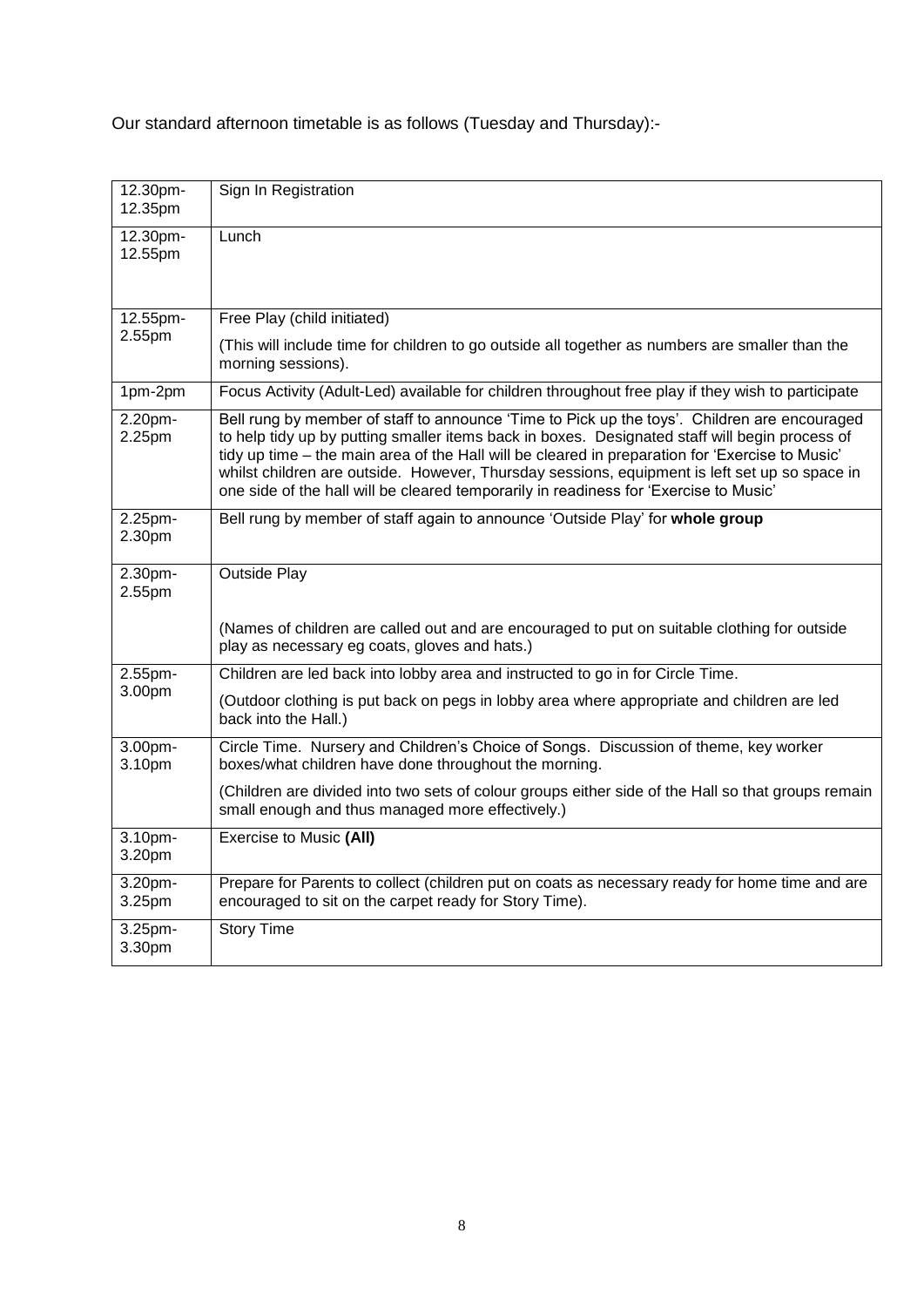

#### **NB: DURING ADVERSE WEATHER CONDITIONS AND WHERE CHILDREN ARE UNABLE TO GO OUTSIDE, THE AFTERNOON TIMETABLE WILL BE ADJUSTED AS FOLLOWS:**

| 12.30pm-12.35pm | Sign In Registration                                                                                                                                                                                                                                                                                                               |
|-----------------|------------------------------------------------------------------------------------------------------------------------------------------------------------------------------------------------------------------------------------------------------------------------------------------------------------------------------------|
| 12.30pm-12.45pm | Lunch                                                                                                                                                                                                                                                                                                                              |
| 12.45pm-2.45pm  | Free Play (child initiated)                                                                                                                                                                                                                                                                                                        |
| 1pm-2pm         | Focus Activity (Adult-Led) available for children throughout free play if they wish to<br>participate                                                                                                                                                                                                                              |
| 2.45pm-2.50pm   | Bell rung by member of staff to announce 'Time to Pick up the toys'. Children are<br>encouraged to help tidy up by putting smaller items back in boxes. Designated staff will<br>begin process of tidy up time - one end of Hall will be cleared in preparation for 'Exercise<br>to Music'. (Thursday - Nursery Hall left set up.) |
| 2.50pm-2.55pm   | Bell rung by member of staff again to announce Circle Time                                                                                                                                                                                                                                                                         |
| 2.55pm-3.05pm   | Circle Time (All). Nursery and Children's Choice of Songs. Discussion of theme, key<br>worker boxes/what children have done throughout the morning.                                                                                                                                                                                |
| 3.05pm-3.15pm   | Exercise to Music (All) – in relevant hall                                                                                                                                                                                                                                                                                         |
| 3.15pm-3.25pm   | Prepare for Parents to collect. (All children put coats on ready for home time and are<br>encouraged to sit on the carpet ready for Story Time.)                                                                                                                                                                                   |
| 3.25pm-3.30pm   | <b>Story Time</b>                                                                                                                                                                                                                                                                                                                  |

# **Our 'Free Flow' Timetable (am and pm)**

Many nurseries today offer free flow; this allows children to independently choose to move between the different environments. For some settings free flow can pose challenges as they may be based upstairs and have to find ways of accessing the outdoors, whereas settings based on one level have more opportunities of incorporating outdoors in their free flow. Free flow offers children many learning and development opportunities and it enables practitioners to fully embrace the use of the whole environment. With this in mind, The Kinsbourne Common Nursery and Pre-School will be adopting this approach at certain times during the academic year, particularly during periods of dry and warmer weather conditions. In this case, our morning timetable will be: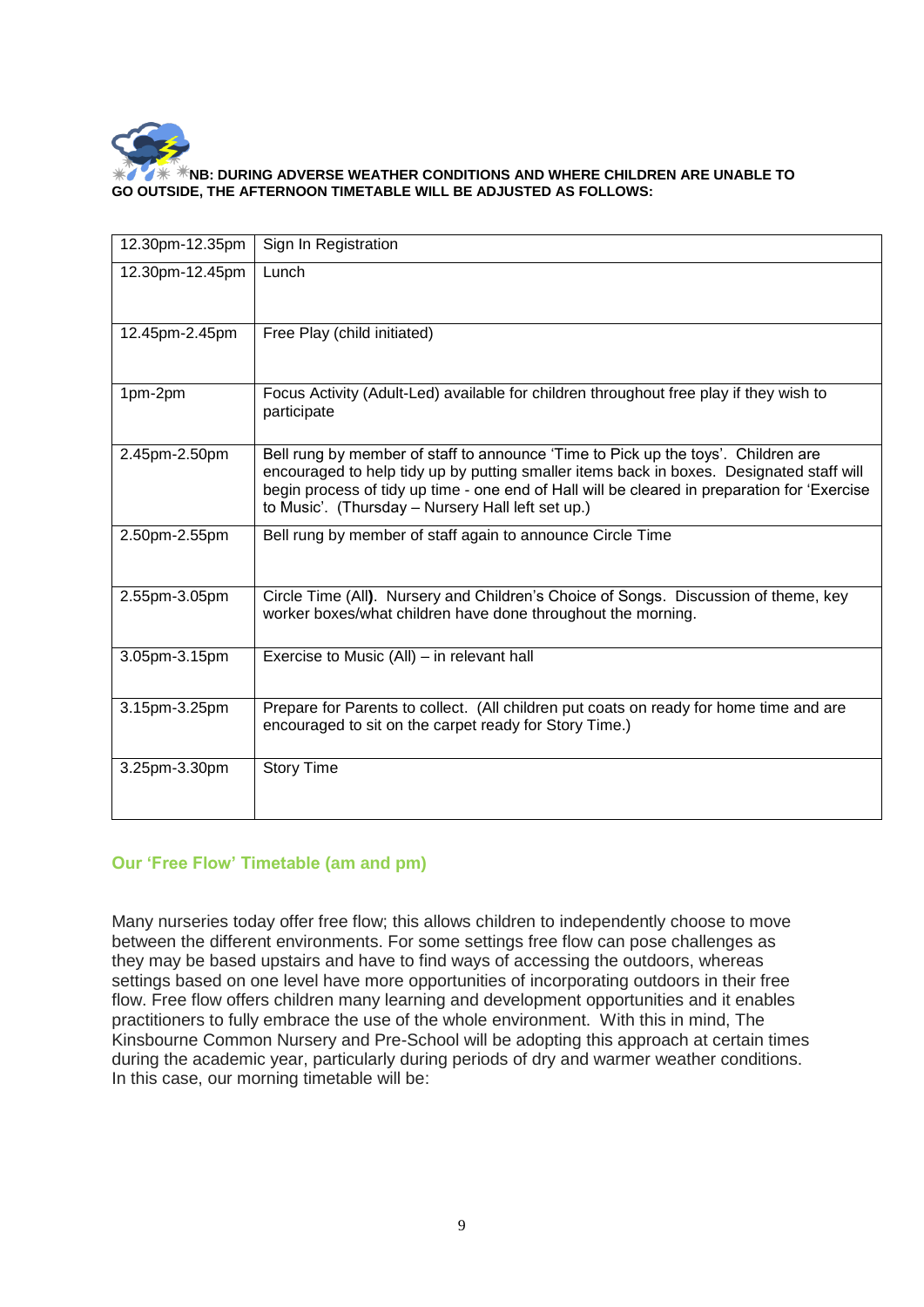| $9.15$ am-<br>9.30am  | Sign In Registration                                                                                                                                                                                                                                                                                                                                                                                        |
|-----------------------|-------------------------------------------------------------------------------------------------------------------------------------------------------------------------------------------------------------------------------------------------------------------------------------------------------------------------------------------------------------------------------------------------------------|
| $9.30$ am-<br>11.30am | Free flow (child initiated) – Indoor and Outdoor areas                                                                                                                                                                                                                                                                                                                                                      |
| 11.30am-<br>11.35am   | Bell rung by member of staff to announce 'Time to Pick up the toys'. Children are encouraged<br>to help tidy up by putting smaller items back in boxes. Designated staff will begin process of<br>tidy up time - one end of Hall will be cleared in preparation for 'Exercise to Music'. (Thursday –<br>Nursery Hall left set up.) Outdoor area will be cleared of all hazards in preparation for this too. |
| 11.35am-              | Bell rung again by member of staff again to announce 'Circle Time' followed by 'Exercise to                                                                                                                                                                                                                                                                                                                 |
| 11.40am               | Music'.                                                                                                                                                                                                                                                                                                                                                                                                     |
| 11.40am-<br>11.50am   | Circle Time (All). Nursery and Children's Choice of Songs. Discussion of theme, key worker<br>boxes/what children have done throughout the morning. First Two Groups will go/remain<br>outside for this time. Second Two Groups will go/remain inside for this time.                                                                                                                                        |
| $11.50$ am-           | Exercise to Music. First two groups will remain outside for this time. Second Two Groups will                                                                                                                                                                                                                                                                                                               |
| 12.00pm               | remain inside for this time.                                                                                                                                                                                                                                                                                                                                                                                |
| 12.05pm-              | Prepare for Parents to collect. (Children put coats on where appropriate ready for home time.                                                                                                                                                                                                                                                                                                               |
| 12.10pm               | They will then be encouraged to go and sit on the carpet ready for Story Time.)                                                                                                                                                                                                                                                                                                                             |
| 12.10pm-              | Story Time. (Indoors so that collection of children by parents/carers can be managed more                                                                                                                                                                                                                                                                                                                   |
| 12.15pm               | effectively.)                                                                                                                                                                                                                                                                                                                                                                                               |

Our 'Free Flow' afternoon timetable will be:

| 12.30pm-<br>12.35pm | Sign In Registration                                                                                                                                                                                                                                                                                                                                                                                        |
|---------------------|-------------------------------------------------------------------------------------------------------------------------------------------------------------------------------------------------------------------------------------------------------------------------------------------------------------------------------------------------------------------------------------------------------------|
| 12.30pm-<br>12.50pm | Lunch                                                                                                                                                                                                                                                                                                                                                                                                       |
| 12.50pm-<br>2.50pm  | Free flow (child initiated) – Indoor and Outdoor areas                                                                                                                                                                                                                                                                                                                                                      |
| 2.50pm-<br>2.55pm   | Bell rung by member of staff to announce 'Time to Pick up the toys'. Children are encouraged to<br>help tidy up by putting smaller items back in boxes. Designated staff will begin process of tidy up<br>time - one end of Hall will be cleared in preparation for 'Exercise to Music'. (Thursday - Nursery<br>Hall left set up.) Outdoor area will be cleared of all hazards in preparation for this too. |
| 2.55pm-<br>3pm      | Bell rung again by member of staff again to announce 'Circle Time' followed by 'Exercise to<br>Music'.                                                                                                                                                                                                                                                                                                      |
| 3pm-<br>3.10pm      | Circle Time (All). Nursery and Children's Choice of Songs. Discussion of theme, key worker<br>boxes/what children have done throughout the morning. First Two Groups will go/remain outside<br>for this time. Second Two Groups will go/remain inside for this time.                                                                                                                                        |
| 3.10pm-<br>3.20pm   | Exercise to Music. First two groups will remain outside for this time. Second Two Groups will<br>remain inside for this time.                                                                                                                                                                                                                                                                               |
| 3.20pm-<br>3.25pm   | Prepare for Parents to collect. (Children put coats on where appropriate ready for home time.<br>They will then be encouraged to go and sit on the carpet ready for Story Time.)                                                                                                                                                                                                                            |
| 3.25pm-<br>3.30pm   | Story Time. (Indoors so that collection of children by parents/carers can be managed more<br>effectively.)                                                                                                                                                                                                                                                                                                  |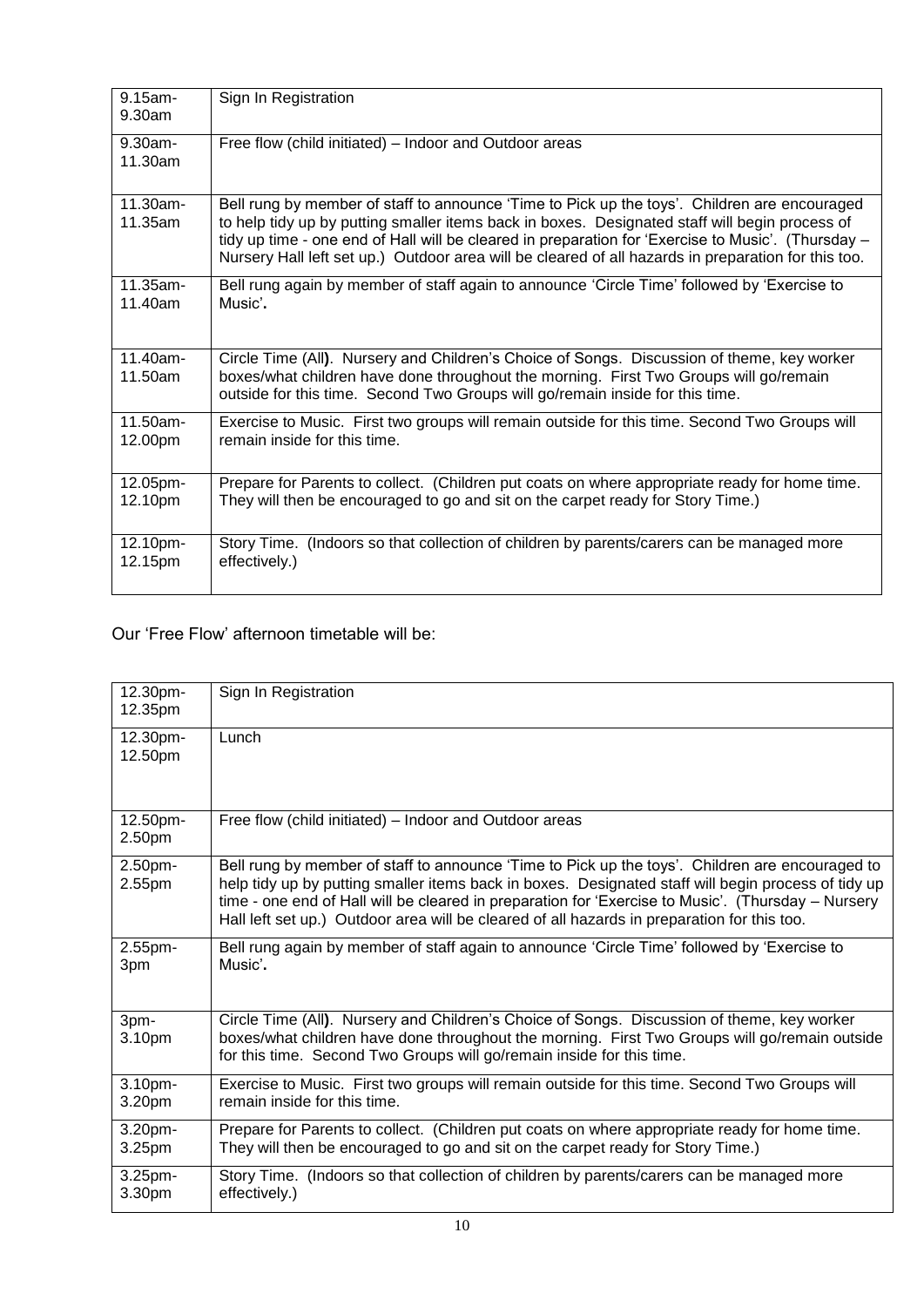#### **Key Worker System**

In order to build on the relationship with your child, key workers will spend time with their allocated children during sessions. With this in mind, your child's key worker should be your main point of contact unless there are other aspects regarding the day-to-day running of the school that you wish to discuss with the Leader, Deborah. If you have any concerns or queries, please arrange to speak to the appropriate member of staff at the end of the session and when other children have left.

# **Settling In**

This is a very flexible process. Some children do not mind being left immediately, but others prefer their parent/carer to stay. Our key worker system helps each child to settle quickly working in partnership with the parent/carer. Often it is possible to arrange to stay for a while and/or come back early. Please discuss this with the Leader or Senior Practitioner in charge before you say "Goodbye" to your child. It is also important that we can contact you by phone if necessary. Your key worker will complete a settling in summary about your child and will discuss this with you after approximately five sessions.

**NB: We recommend that children attend our Nursery/Pre-School for a minimum of two sessions per week. Experience has confirmed that those children attending only once a week take longer to settle. However, we do understand that for a number of reasons attending more than one session can be difficult for families and we will work with this to ensure each child's transition to our Nursery/Pre-school is established as quickly and as smoothly as possible.**

#### **Learning Journals**

Your child will have a Learning Journal which will be maintained by the allocated key worker. The Learning Journal has been designed to show more detailed observations on your child in order to monitor progress. At the end of your time at our setting, you will be encouraged to present this Journal to your allocated primary school. This will form a picture of your child's preferences/needs during their time with us and hence aid their transition into their new setting.

As a way of including you in your child's learning, you may be asked to participate in an activity at home which can be either photographed or brought into show their respective key worker. You can of course always do this without being asked, particularly if there is something that your child has managed to achieve which you would like to share with the key worker and the rest of the group.

Other appointments such as parent/carer consultations will be carried out appropriately and organised in a manner that will consider staff ratios and thus not impact on the safety/supervision of the children.

Please remember that we are learning too and will need time to build a picture of the different children's characters, abilities and age ranges.

# **NB: E-Learning Journals coming soon! More details to follow.**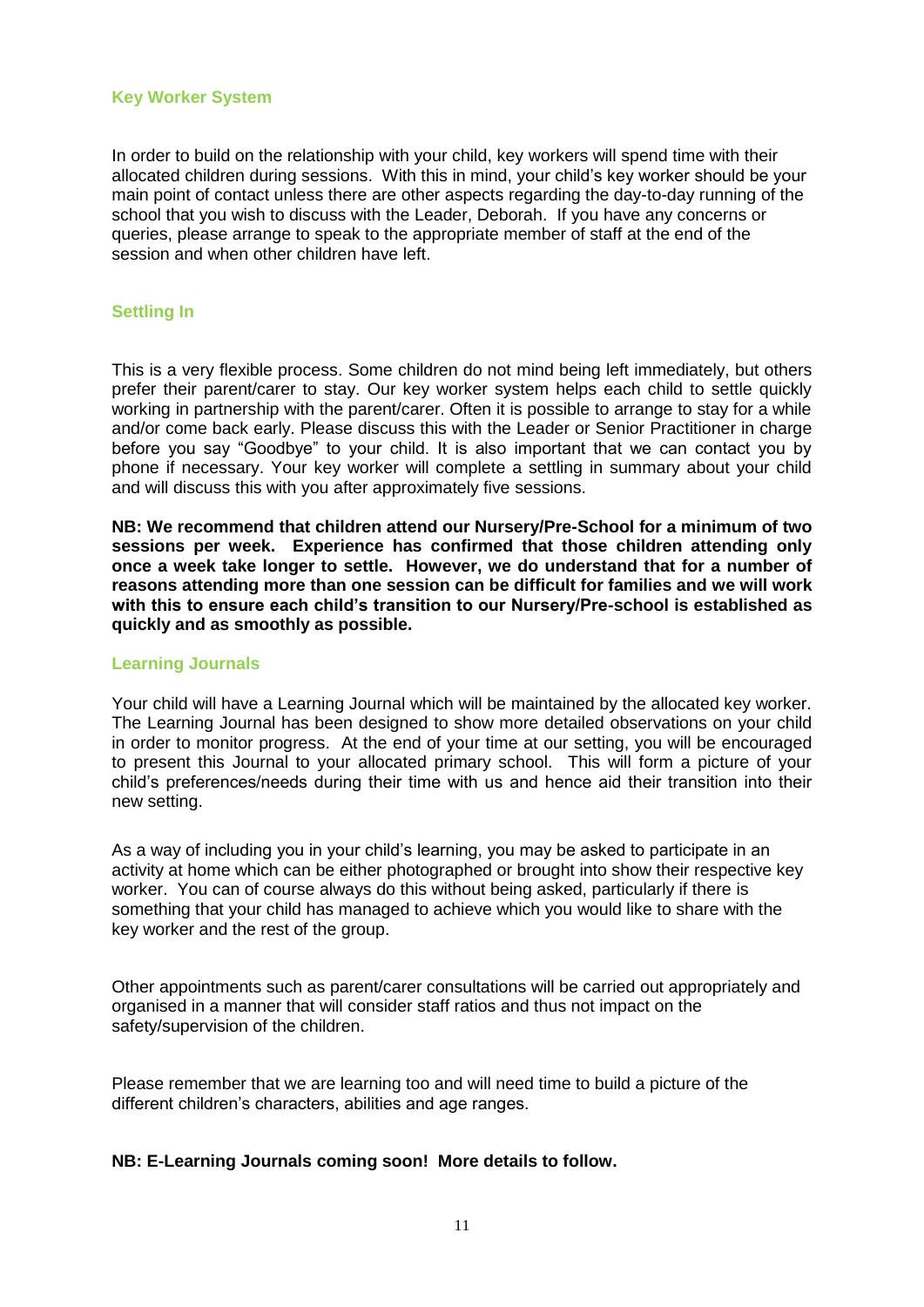#### **Artwork and General Correspondence**

We have recently introduced a system for storing children's artwork if they are not collected by the parent/carer at the end of the session. This may be because the artwork is still drying (wet paint, glue etc) or it may simply have been inadvertently left behind. Where this is the case, the artwork will be stored in a blue box consisting of individual twin lock files which will include each child's name so that it can be retrieved by parents/carers more easily at the end of the next nursery session. However, there may be other instances where the keyworker has held back some work for their learning journal but you will of course be advised should this be the case. All other artwork will continue to be displayed on the blue table in the nursery hall for collection by parents/carers. The blue box will be situated next to the table and we will also use this for any copy correspondence that you may need returned eg progress checks etc so it will be important that you check it as regularly as possible.

# **Makaton – Language Programme**

The nursery staff will be showing the children basic Makaton signs throughout the sessions e.g. at snack and singing sessions. Makaton is a language programme using signs and symbols to help people communicate. We will be using basic Makaton signs as part of our inclusive practice and wanted to make you aware of this as the children may use the signs they have learnt in nursery at home. Please note that research has confirmed that using Makaton signing can help to promote speech and language in very young children. Likewise it is also proven that children who adopt the use of signing will immediately drop this once their speech and language is more developed.

#### **Nursery Story**

Deborah Campbell and her Mother have written a nursery story which describes the animals in our Logo entitled 'The Six Special Friends'. The story has been edited, narrated and downloaded onto an audio CD with animation of the animals. This is also displayed in poster format (placed on our nursery wall next to the sliding doors in the Church Hall). We will be telling the story (at selected times over the course of the year) using our nursery toy props (Witty Owl, Robbie Rabbit, Frankie Fox, Sid Squirrel, Billy Badger and Spike Hedgehog).

'The Six Special Friends' was created to make the Nursery logo more visual to children so that they would feel welcome and subsequently a part of our setting. The story also covers basic topics that will enhance the children's learning and development and has been downloaded onto our website. Please take a moment to share this with your child at <http://www.kinsbournecommonnursery.com/#!our-story/cee5>

Deborah is currently working at developing a series of other short stories using the animals in the logo which will be linked to various themes throughout the year. In addition, there will be a variety of recognised/published stories presented during the course of each term. Most of the stories will involve using audio CDs and props which are particularly appropriate for our age range of children.

#### **Fees**

Fees are payable termly in advance. Invoices are given out at the end of one half term to be paid at the beginning of the next. Fees continue to be payable if a child is absent for any reason or extreme weather conditions occur where it is not possible to open the nursery (eg snow). Nonetheless, every effort will be made by staff to ensure that the nursery remains open unless it is deemed unsafe to do so. Each child's attendance at The Kinsbourne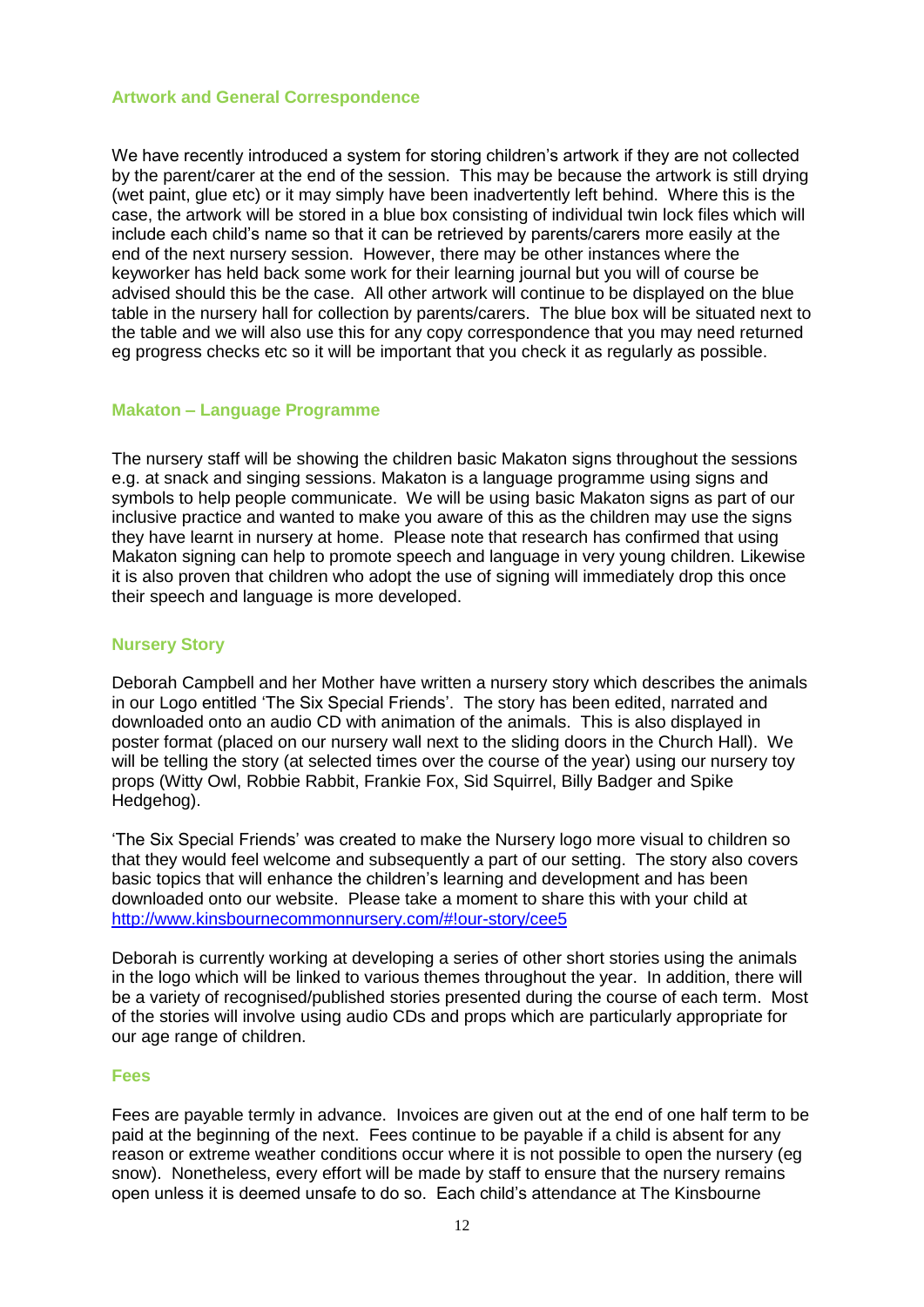Common Nursery and Pre-school is conditional upon continued payment of any necessary fees.

All 3 and 4 year olds can get 570 hours free childcare per year. This can be used with a childminder, nursery, pre-school or another type of childcare. They may also be able to get another 570 hours per year. This means that your child will be eligible for a free place the term after their third birthday. Some 2 year olds can get 570 hours per year. If you receive benefits, you may be eligible. We can only do this once we have a copy of your child's Birth Certificate and completion of an early years funding form which will be handed to parents in plenty of time for the funding to start. In line with this, we are an inclusive setting which does not charge top up fees. We also participate in the voucher scheme. Please contact Anna Gay for further details on how this process may be initiated.

For a comprehensive list of our fees, please refer to '10.14 Schedule of Fees' which is located on the website under 'Policies and Procedures at:-

#### **<http://www.kinsbournecommonnursery.com/policies---procedures>**

**Registration Fees** – Please note that a charge of £50 per child is required when registering for a place at our nursery which is non-refundable. Unfortunately, registration fees are charged by all nursery & pre-schools because some parents/carers do not always turn up for their place even though they have requested it. This can at times disadvantage other children who may be potentially waiting for a nursery place.

# **Voluntary Contribution**

We would be grateful if all families would provide a **voluntary** snack and toy contribution totalling £30 per term in order to help finance the 'extras' and thus enhance the nursery care.

#### **Notice of Leaving Nursery**

Please note that due to demand in nursery spaces, we do request you formally notify us when your child will be leaving (at least a term in advance is necessary). Failure in notifying us not only prevents another child accessing a place, but it also means that a term's fees will be incurred. We will of course consider exceptional circumstances.

We would also like to be advised ASAP if you are considering keeping your child on at the nursery when they should be leaving for Community School Nursery (the most local schools have intakes at September for Winter Born and January for Summer Born, although there are exceptions when only one entry is applicable ie September). Should you be considering delaying your child's entry (ie summer born) and you wish to continue at the nursery, please advise us in writing as soon as possible. We assume that all children are moving on unless you tell us otherwise. As children's starting points vary, it does mean that we have new children starting throughout the year which means that we have to ensure that numbers are managed effectively.

**NB: In line with other early years settings, we are unable to reimburse parents/carers for sessions even though there may be cases where advance notice is given for holidays planned during a nursery term. Unfortunately this also applies to sickness and unforeseen weather conditions as we are obliged to allocate places for children in advance of their joining the setting in order to comply with staff ratios as stated in The Revised Statutory Framework for the Early Years Foundation Stage (DfE, 2017). We also have to meet the same expectations with Ofsted and subsequently staff salaries and hire of the premises need to be covered.**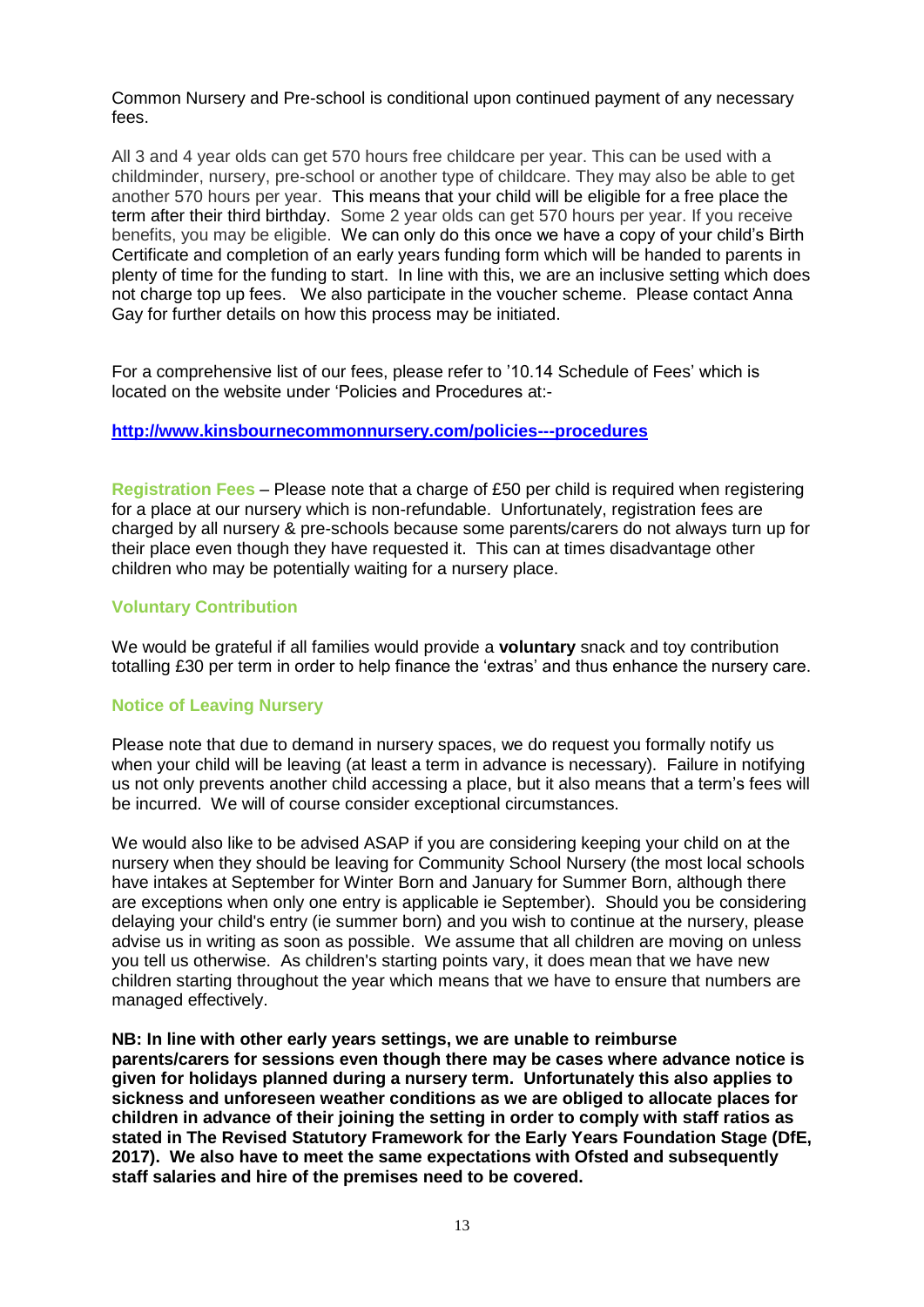**We hope you understand our reasons for this but please do not hesitate in contacting us should you require further clarification.**

# **Clothing**

Please remember to dress your children in suitable clothes to cover indoor and outdoor activities. In the meantime, please do not forget that messy play and painting is very much a part of the children's learning. We sometimes do at Nursery what you may not want the children to do in your homes! Nonetheless, we will have aprons available for painting activities which the children will be encouraged to wear.

# **Discipline**

Staff praise and encourage the children whenever possible. The children are encouraged to say "sorry" to one another. Sometimes it may be necessary to remove a child from a situation for a short period 'to think' which usually means sitting on a chair a little away from the other children where they can watch but not participate. Any difficult behaviour that is not in character will be mentioned to the parent/carer, as it may be a symptom of something else. More information about discipline is found in our behavioural policy which is in our policy file located in the main hall and on our website under:

7.0 MANAGING BEHAVIOUR

7.1 Promoting Positive Behaviour August 2017

# **Child Collection**

If your child is to be picked up by someone else, we would ask you to inform us and sign the 'Child Collection Book' to say that this is going to be the case. We will also be asking that you pass on the relevant password (put on your Registration Form before starting at our setting) to the person who will be collecting in your absence. Please remember to do this as we will not release a child without this information but will nonetheless make every effort to make contact with you to clarify the situation. The safety of our children has to be considered by the setting at all times. Once we are familiar with those collecting your child on a regular basis, there will be no need to ask for this information. However, please bear in mind that some staff will not always know the person collecting the child when other staff may do and your co-operation to provide the appropriate password would be appreciated when this is the case.

# **Child Illness**

Please let us know if your child is unwell and is therefore unable to attend the session as it helps us to keep our records as accurate as possible. We would request that you also acknowledge our settings policies and that if a child has just been prescribed antibiotics, parents are asked to keep them at home for 48 hours before returning to the setting. After diarrhoea or sickness, parents are also asked to keep children home for 48 hours.

**Chicken pox** - **Children should not return to Nursery until at least 6 days after the last spot erupts and all the scabs are dry. With Chicken pox and German measles please inform us as soon as possible so that we make the other parents/ carers aware and they can check their own children for the initial signs.**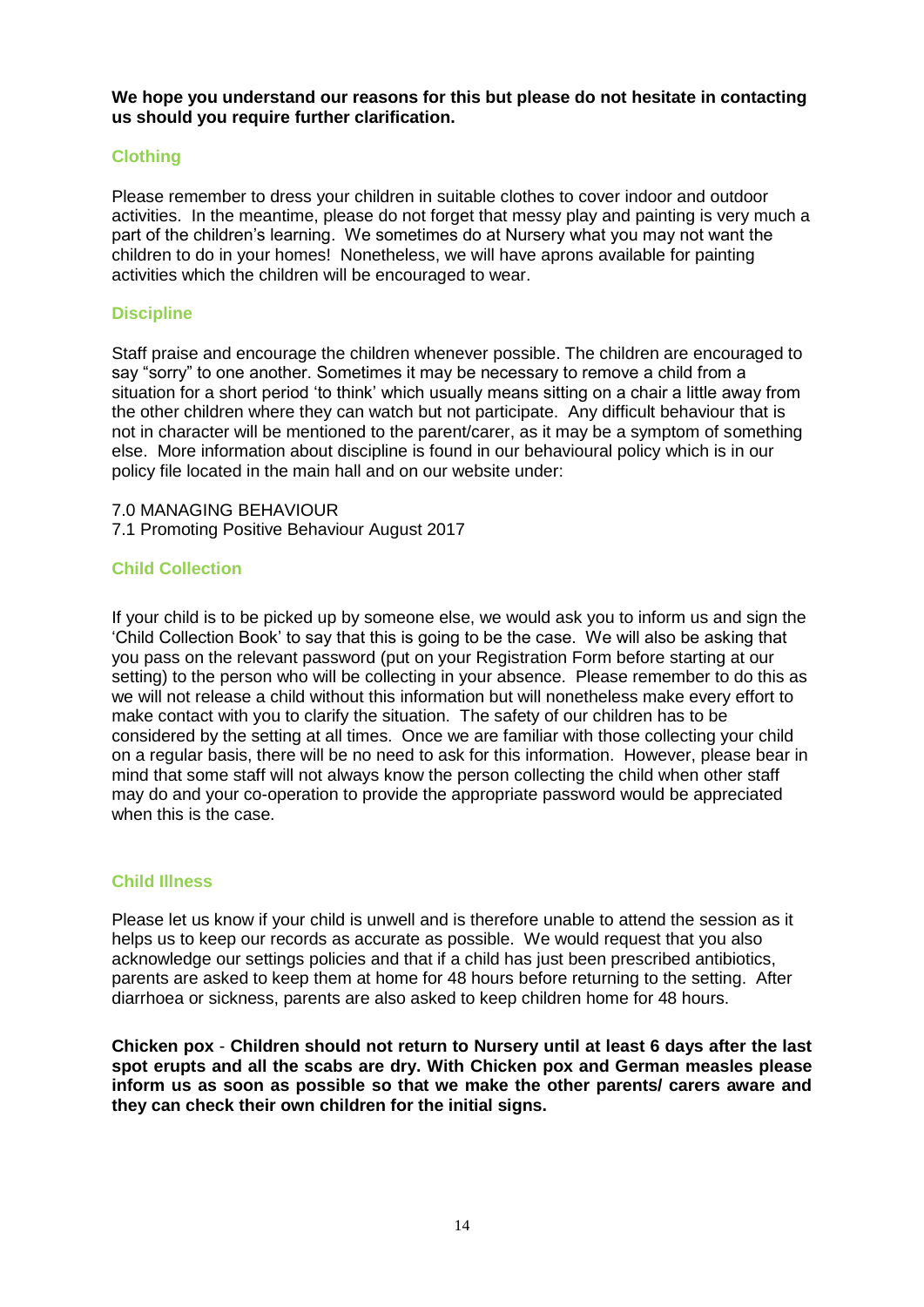#### **Medical care**

All parents must complete and sign the registration form before starting at our setting which gives staff vital information such as allergies and other medical conditions. Should staff need to administer medication (i.e. asthma inhalers) an additional section needs completing in order to clarify how this should be carried out (Care Plan). All medicines are locked in a filing cabinet for safety.

If an accident happens during the session, staff will administer first aid and contact you if necessary. At the end of the session, parents must sign the accident book as an acknowledgement that the incident occurred and first aid administered. If a serious accident occurs on our premises, we would endeavour to contact you immediately but if your child needs to go to hospital then the medical form would accompany the child.

#### **Fire Procedures**

We carry out fire drills every six weeks using a whistle to notify the children. Copies of our fire procedures are kept on the noticeboard in the lobby area as you enter the Nursery. Copies are also kept in the policy folder on the table located on the right-hand side of the entrance to the Nursery hall for parents/carers. We also have a Fire Log which is kept up to date.

#### **Policies and Procedures**

We have in place a full list of policies and procedures which are available in the Nursery and Pre-School, should you wish to refer to them at any time. These are located on the righthand side of the entrance to the Nursery hall (St Mary's) and left-hand side of the lobby area (Scout Hall) for parents/carers. They are also available on our website:

<http://www.kinsbournecommonnursery.com/policies---procedures>

#### **Child Protection**

The Kinsbourne Common Nursery and Pre-School have a statutory duty, under the 1989 Children's Act to safeguard and promote the welfare of children. It is this setting's policy to contact the relevant department i.e. Children's Services if there are concerns about a child's welfare. The child's confidentiality will be respected at all times. Please refer to our Policy or speak to Anna Gay should you need further clarification.

#### **Parent Help**

There is no expectation at The Kinsbourne Common Nursery & Pre School for parents to stay and help. Nonetheless, if you feel that you wish to, please speak to Deborah as you will be most welcome.

#### **Breakfast Club and Lunch Club**

Breakfast Club runs every morning Monday-Friday from 8.30am. until nursery opens at 9.15am We provide the children with healthy cereals, toast/crumpets with spreads, milk, water and fruit.

Lunch Club runs on a Tuesday, Wednesday and Thursday. **Please note that we operate a no NUT policy. A packed lunch will be provided by parents and brought in on the appropriate morning(s). All lunchboxes will be stored in the kitchen area and checked by a member of staff before children start to eat to ensure that no food contain nuts.**